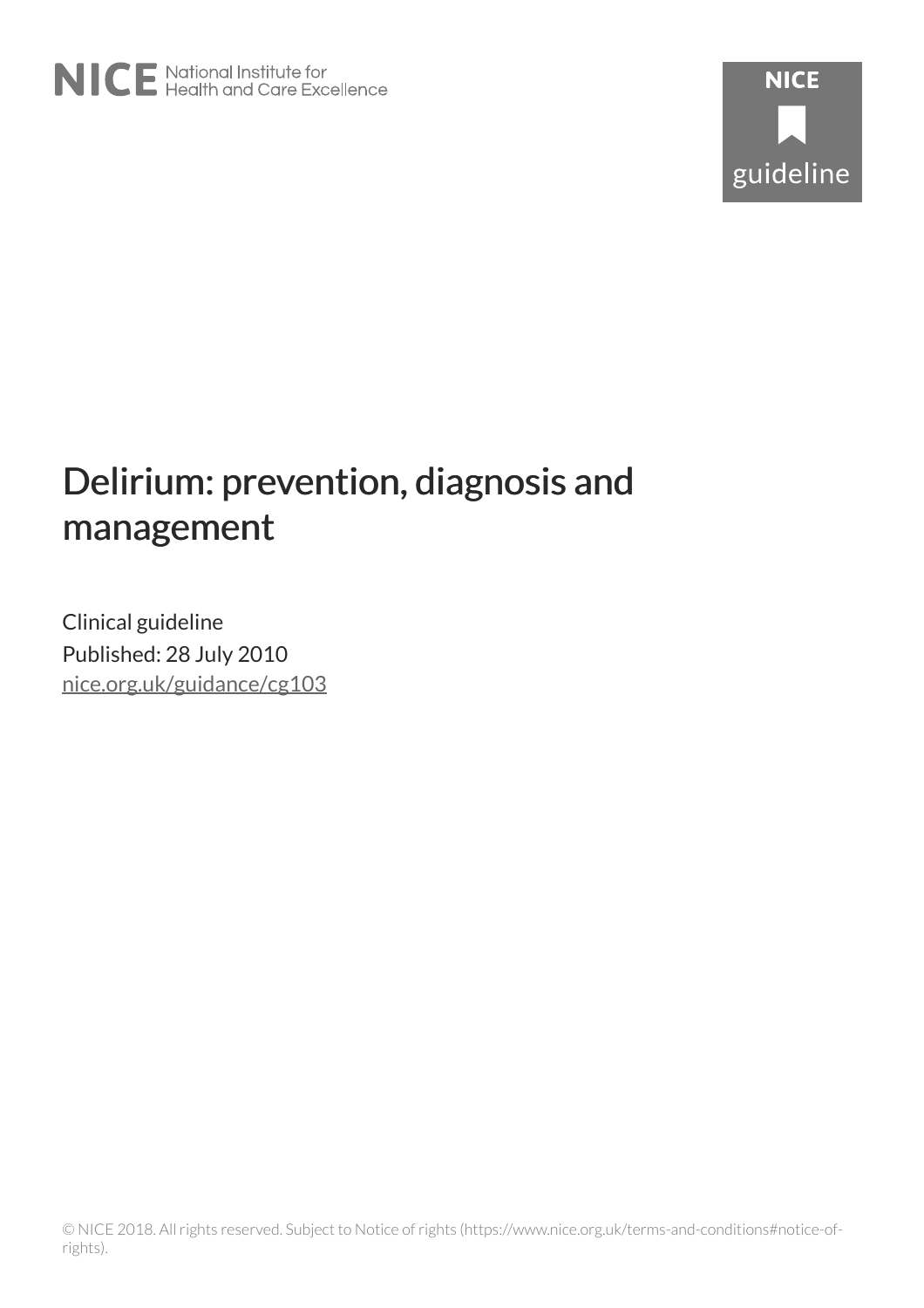# Your responsibility

The recommendations in this guideline represent the view of NICE, arrived at after careful consideration of the evidence available. When exercising their judgement, professionals and practitioners are expected to take this guideline fully into account, alongside the individual needs, preferences and values of their patients or the people using their service. It is not mandatory to apply the recommendations, and the guideline does not override the responsibility to make decisions appropriate to the circumstances of the individual, in consultation with them and their families and carers or guardian.

Local commissioners and providers of healthcare have a responsibility to enable the guideline to be applied when individual professionals and people using services wish to use it. They should do so in the context of local and national priorities for funding and developing services, and in light of their duties to have due regard to the need to eliminate unlawful discrimination, to advance equality of opportunity and to reduce health inequalities. Nothing in this guideline should be interpreted in a way that would be inconsistent with complying with those duties.

Commissioners and providers have a responsibility to promote an environmentally sustainable health and care system and should [assess and reduce the environmental impact of implementing](https://www.nice.org.uk/about/who-we-are/sustainability) [NICE recommendations](https://www.nice.org.uk/about/who-we-are/sustainability) wherever possible.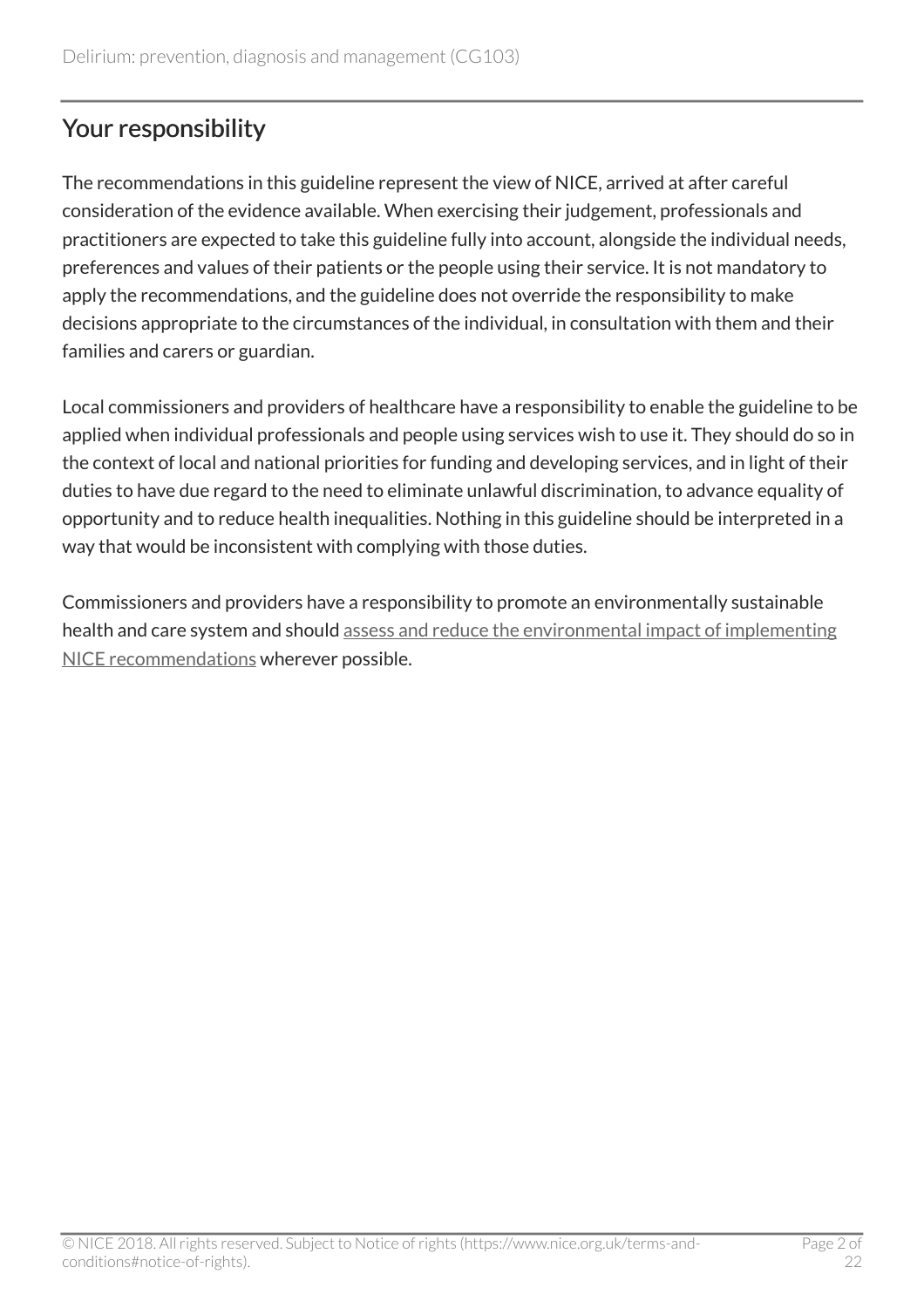# Contents

| $\overline{4}$ |
|----------------|
| $\overline{4}$ |
| 5              |
| 6              |
| $\overline{7}$ |
| 10             |
| 10             |
| 11             |
| 11             |
| 14             |
| 14             |
| 14             |
| 15             |
| 17             |
| 17             |
| 17             |
| 18             |
| 18             |
| 19             |
| 20             |
| 22             |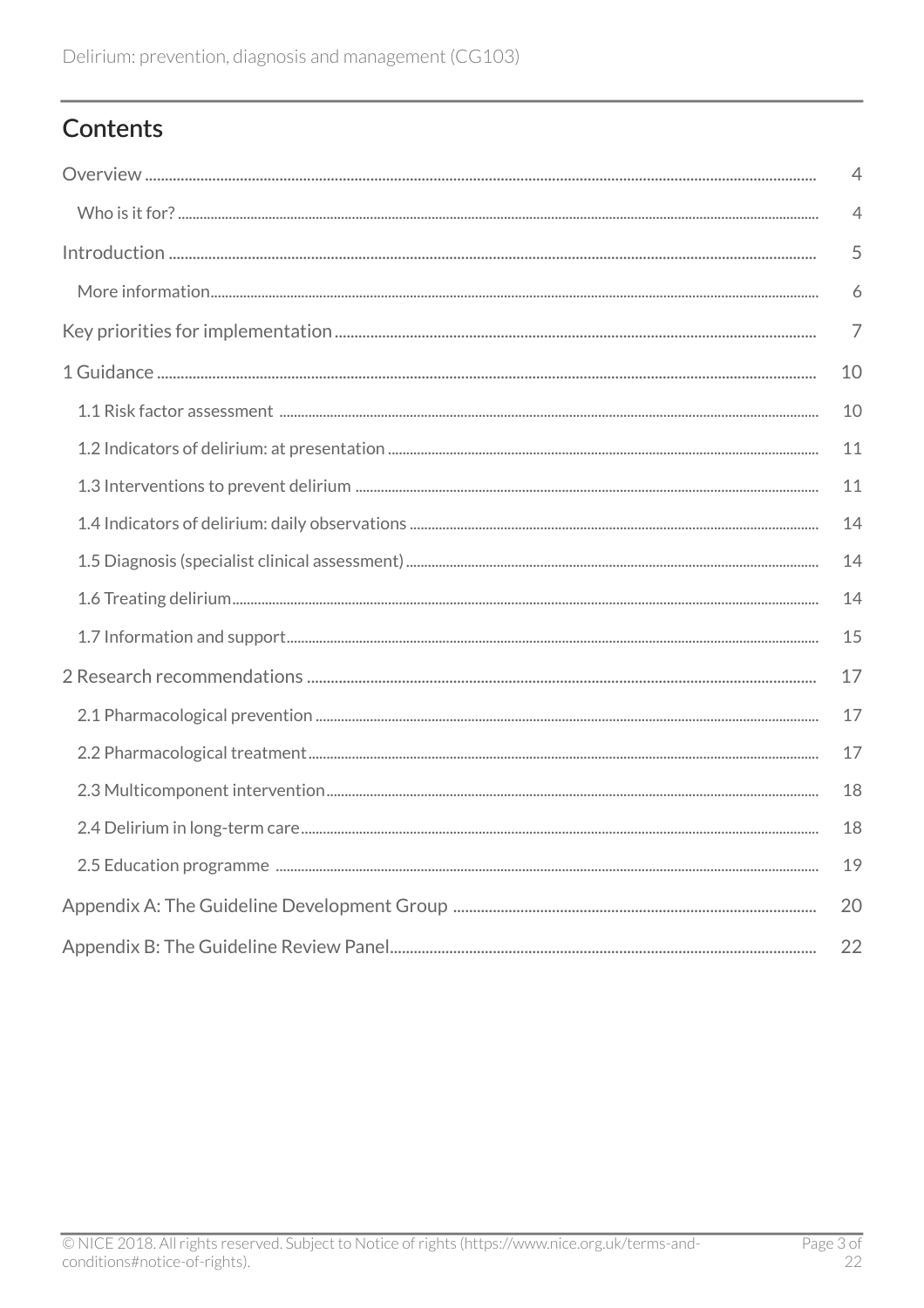This guideline is the basis of QS50, QS63 and QS110.

### <span id="page-3-0"></span>**Overview**

This guideline covers diagnosing and treating delirium in people aged 18 and over in hospital and in long-term residential care or a nursing home. It also covers identifying people at risk of developing delirium in these settings and preventing onset. It aims to improve diagnosis of delirium and reduce hospital stays and complications.

NICE has published separate advice for the care of people with [alcohol-related physical health](http://www.nice.org.uk/guidance/cg100) [problems](http://www.nice.org.uk/guidance/cg100), including delirium related to alcohol use (known as delirium tremens).

# <span id="page-3-1"></span>*Who is it for?*

- NHS staff responsible for patients in hospital (including critical care) and long-term residential care settings (including primary care healthcare professionals)
- Adult hospital patients
- Adults in long-term residential care or a nursing home
- Family and carers of people with or at high risk of developing delirium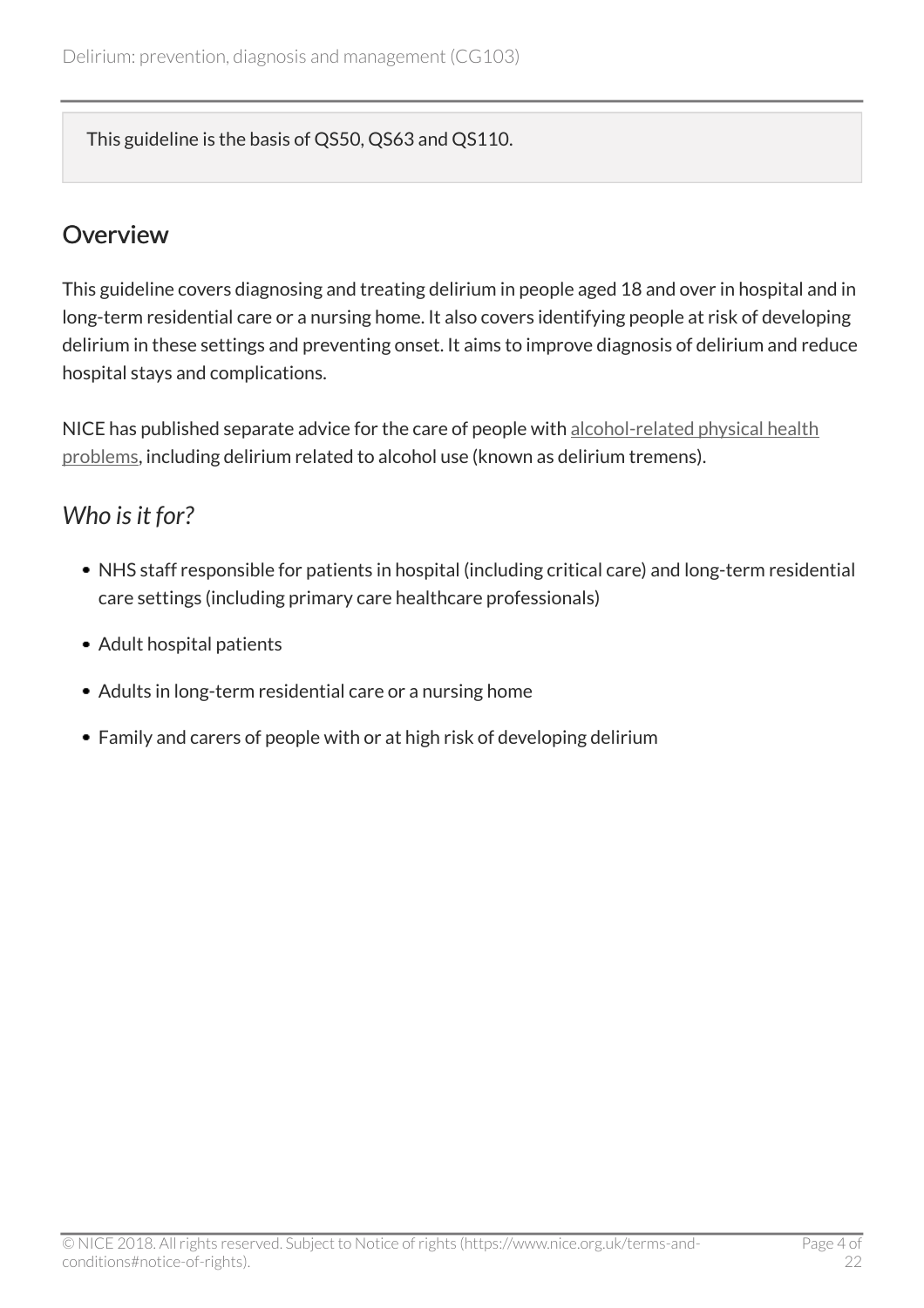# <span id="page-4-0"></span>Introduction

Delirium (sometimes called 'acute confusional state') is a common clinical syndrome characterised by disturbed consciousness, cognitive function or perception, which has an acute onset and fluctuating course. It usually develops over 1–2 days. It is a serious condition that is associated with poor outcomes. However, it can be prevented and treated if dealt with urgently.

A person may already have delirium when they present to hospital or long-term care or it may develop during a hospital admission or residential stay in long-term care. Delirium can be hypoactive or hyperactive but some people show signs of both (mixed). People with hyperactive delirium have heightened arousal and can be restless, agitated and aggressive. People with hypoactive delirium become withdrawn, quiet and sleepy. Hypoactive and mixed delirium can be more difficult to recognise.

It can be difficult to distinguish between delirium and dementia and some people may have both conditions. If clinical uncertainty exists over the diagnosis, the person should be managed initially for delirium.

Older people and people with dementia, severe illness or a hip fracture are more at risk of delirium. The prevalence of delirium in people on medical wards in hospital is about 20% to 30%, and 10% to 50% of people having surgery develop delirium. In long-term care the prevalence is under 20%. But reporting of delirium is poor in the UK, indicating that awareness and reporting procedures need to be improved.

There is a significant burden associated with this condition. Compared with people who do not develop delirium, people who develop delirium may:

- need to stay longer in hospital or in critical care
- have an increased incidence of dementia
- have more hospital-acquired complications, such as falls and pressure sores
- be more likely to need to be admitted to long-term care if they are in hospital
- be more likely to die.

This clinical guideline describes methods of preventing, identifying, diagnosing and treating delirium. In particular, the guideline focuses on preventing delirium in people identified to be at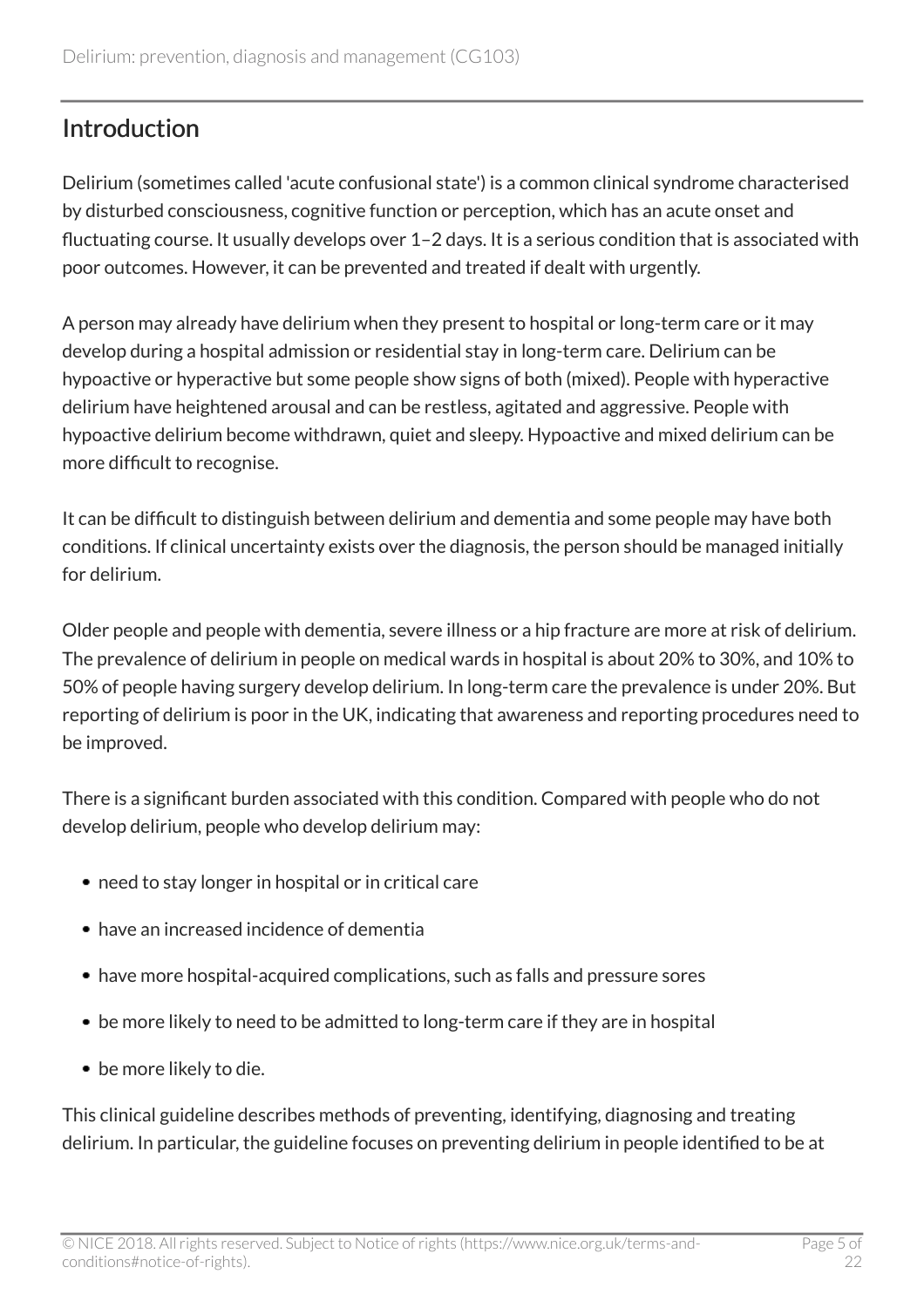risk, using a targeted, multicomponent, non-pharmacological intervention that addresses a number of modifiable risk factors ('clinical factors').

If delirium is prevented, it should generate cost savings.

This guideline does not cover children and young people (younger than 18 years), people receiving end-of-life care, or people with intoxication and/or withdrawing from drugs or alcohol, and people with delirium associated with these states.

The guideline will assume that prescribers will use a drug's summary of product characteristics to inform decisions made with individual people*.*

# <span id="page-5-0"></span>*More information*

To find out what NICE has said on topics related to this guideline, see our web page on [delirium.](https://www.nice.org.uk/guidance/conditions-and-diseases/mental-health-and-behavioural-conditions/delirium)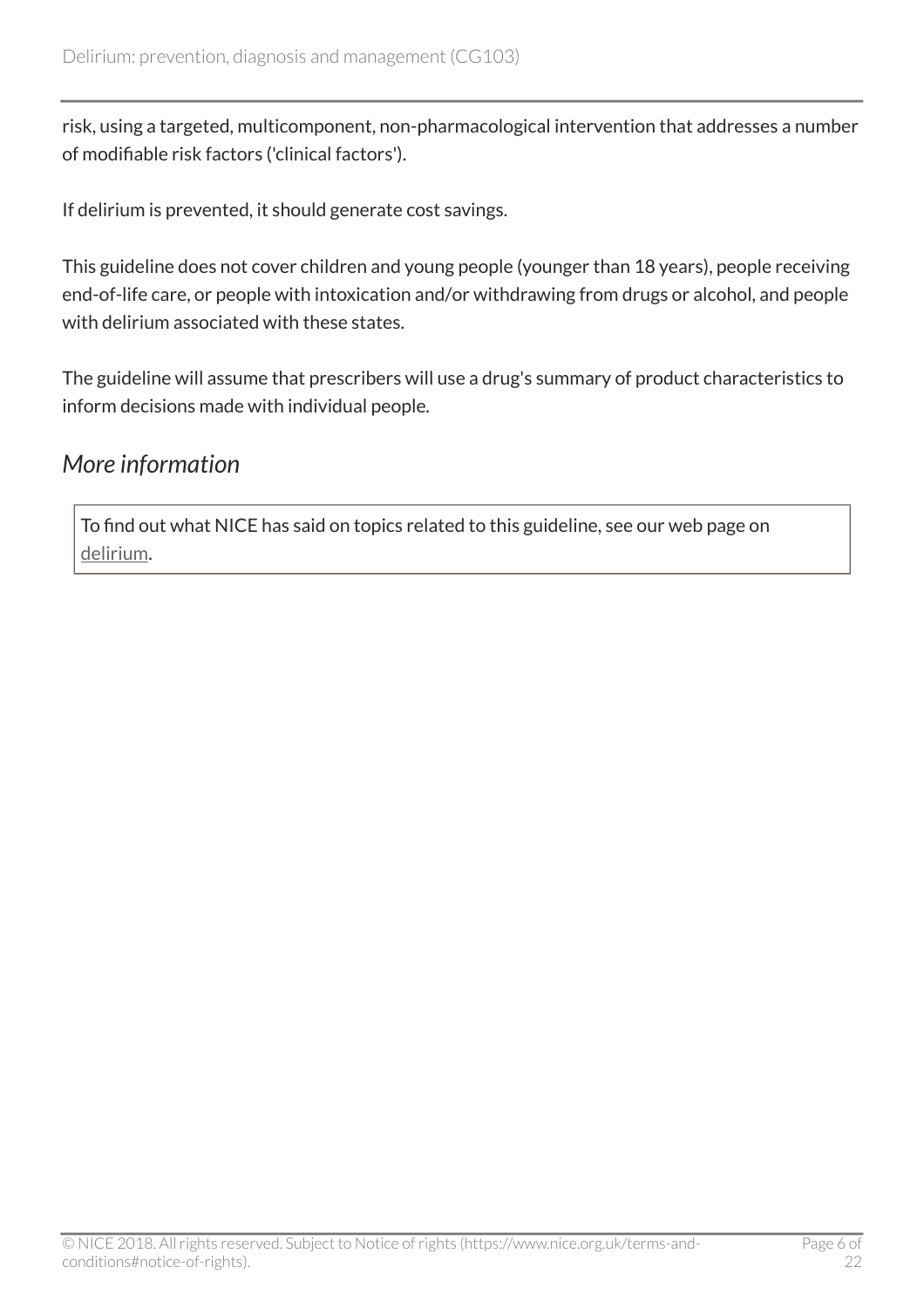# <span id="page-6-0"></span>Key priorities for implementation

#### Risk factor assessment

- <span id="page-6-1"></span>When people first present to hospital or long-term care, assess them for the following risk factors. If any of these risk factors is present, the person is at risk of delirium.
	- Age 65 years or older.
	- Cognitive impairment (past or present) and/or dementia $^{\lbrack\! \lbrack\cdot\rbrack}$ . If cognitive impairment is suspected, confirm it using a standardised and validated cognitive impairment measure.
	- Current hip fracture.
	- Severe illness (a clinical condition that is deteriorating or is at risk of deterioration) $^{\lbrack\!\lbrack2]}$  $^{\lbrack\!\lbrack2]}$  $^{\lbrack\!\lbrack2]}$ .

#### <span id="page-6-2"></span>Indicators of delirium: at presentation

- At presentation, assess people at risk for recent (within hours or days) changes or fluctuations in behaviour. These may be reported by the person at risk, or a carer or relative. Be particularly vigilant for behaviour indicating hypoactive delirium (marked\*). These behaviour changes may affect:
	- Cognitive function: for example, worsened concentration\*, slow responses\*, confusion.
	- Perception: for example, visual or auditory hallucinations.
	- Physical function: for example, reduced mobility\*, reduced movement\*, restlessness, agitation, changes in appetite\*, sleep disturbance.
	- Social behaviour: for example, lack of cooperation with reasonable requests, withdrawal\*, or alterations in communication, mood and/or attitude.

If any of these behaviour changes are present, a healthcare professional who is trained and competent in diagnosing delirium should carry out a clinical assessment to confirm the diagnosis.

#### Interventions to prevent delirium

Ensure that people at risk of delirium are cared for by a team of healthcare professionals who are familiar to the person at risk. Avoid moving people within and between wards or rooms unless absolutely necessary.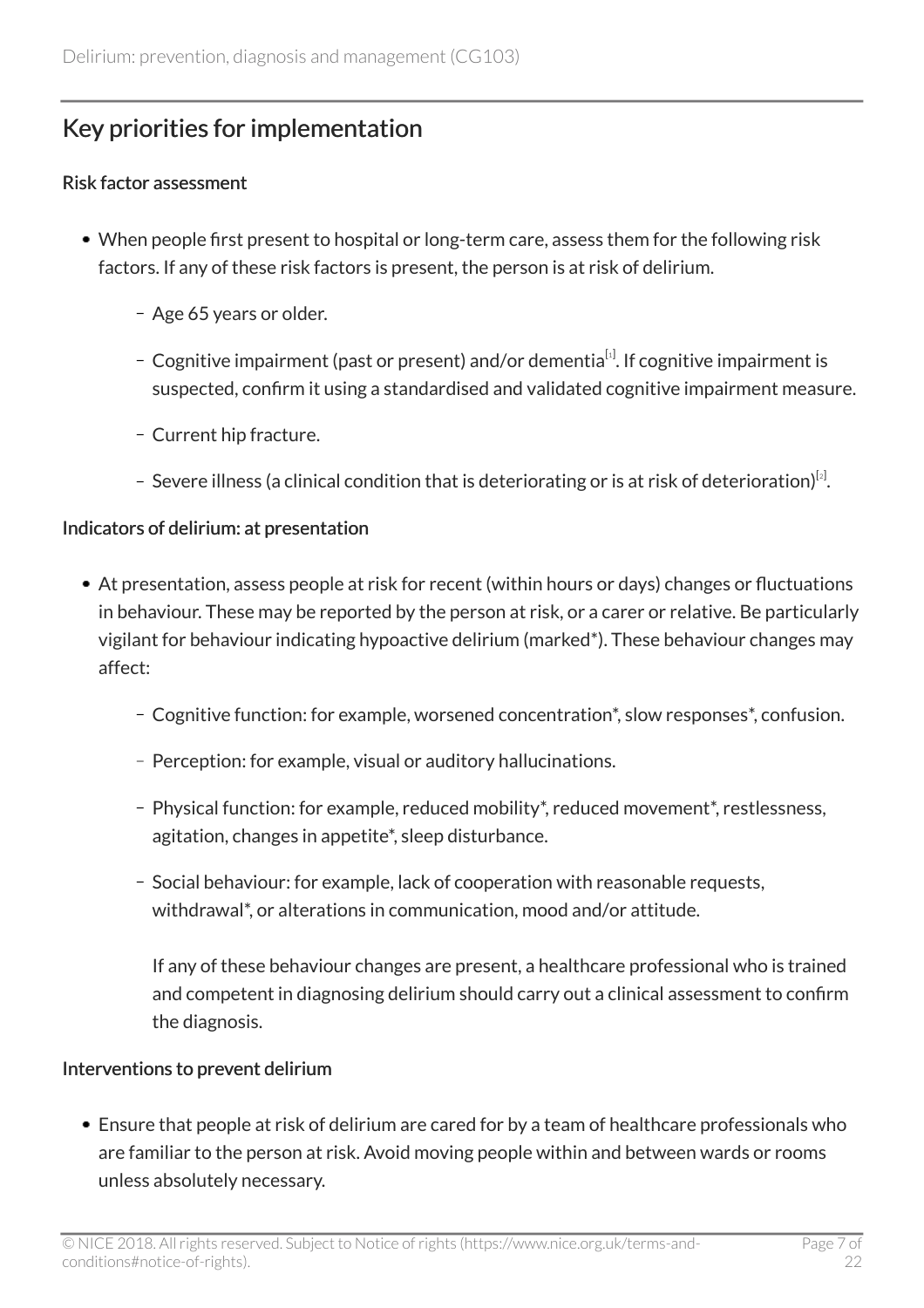- Give a tailored multicomponent intervention package:
	- Within 24 hours of admission, assess people at risk for clinical factors contributing to delirium.
	- Based on the results of this assessment, provide a multicomponent intervention tailored to the person's individual needs and care setting as described in recommendations 1.3.3.1–1.3.3.10.
- The tailored multicomponent intervention package should be delivered by a multidisciplinary team trained and competent in delirium prevention.

#### Diagnosis (specialist clinical assessment)

- If indicators of delirium are identified, carry out a clinical assessment based on the Diagnostic and Statistical Manual of Mental Disorders (DSM-IV) criteria or short Confusion Assessment Method (short CAM) to confirm the diagnosis. In critical care or in the recovery room after surgery, CAM-ICU should be used. A healthcare professional who is trained and competent in the diagnosis of delirium should carry out the assessment. If there is difficulty distinguishing between the diagnoses of delirium, dementia or delirium superimposed on dementia, treat for delirium first.
- Ensure that the diagnosis of delirium is documented both in the person's hospital record and in their primary care health record.

#### Initial management

- In people diagnosed with delirium, identify and manage the possible underlying cause or combination of causes.
- Ensure effective communication and reorientation (for example, explaining where the person is, who they are, and what your role is) and provide reassurance for people diagnosed with delirium. Consider involving family, friends and carers to help with this. Provide a suitable care environment (see recommendation 1.3.1).

#### Distressed people

<span id="page-7-0"></span>If a person with delirium is distressed or considered a risk to themselves or others and verbal and non-verbal de-escalation techniques are ineffective or inappropriate, consider giving short-term (usually for 1 week or less) haloperidol<sup>[s]</sup> or olanzapine<sup>[s]</sup>. Start at the lowest clinically appropriate dose and titrate cautiously according to symptoms.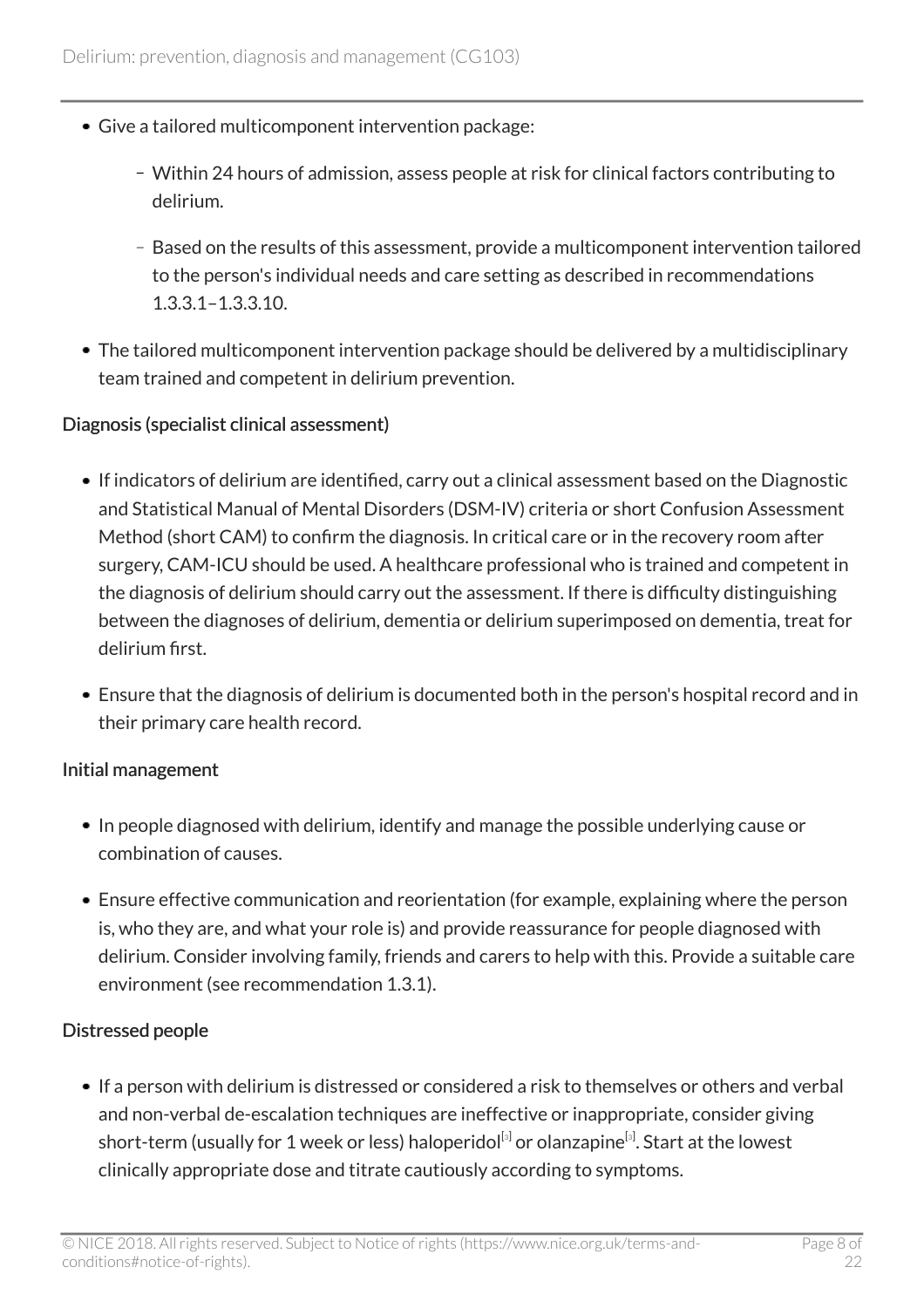<span id="page-8-0"></span> $^{\left[ 1\right] }$  $^{\left[ 1\right] }$  $^{\left[ 1\right] }$ For guidance on diagnosing dementia, see  $\underline{\rm\,di}$ gnosis in the NICE guideline on dementia.

<span id="page-8-1"></span> $^{\lbrack 2]}$  $^{\lbrack 2]}$  $^{\lbrack 2]}$ For further information on recognising and responding to acute illness in adults in hospital, see the NICE guideline on [acutely ill adults in hospital.](http://www.nice.org.uk/guidance/cg50)

<span id="page-8-2"></span>[[3](#page-7-0)] Haloperidol and olanzapine do not have UK marketing authorisation for this indication.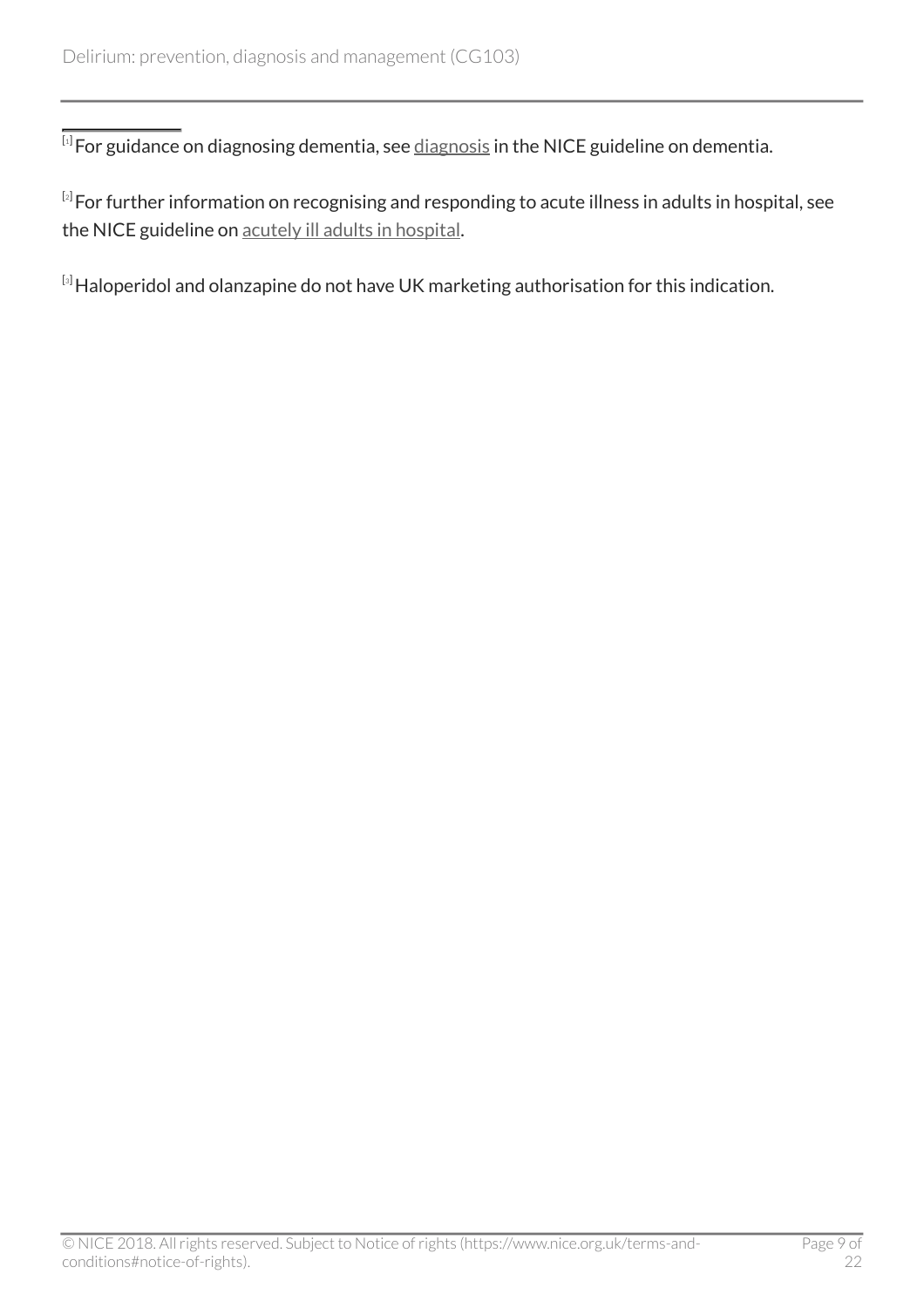### <span id="page-9-0"></span>1 Guidance

People have the right to be involved in discussions and make informed decisions about their care, as described in [your care](http://www.nice.org.uk/about/nice-communities/public-involvement/your-care).

[Making decisions using NICE guidelines](http://www.nice.org.uk/about/what-we-do/our-programmes/nice-guidance/nice-guidelines/making-decisions-using-nice-guidelines) explains how we use words to show the strength (or certainty) of our recommendations, and has information about professional guidelines, standards and laws (including on consent and mental capacity), and safeguarding.

The following guidance is based on the best available evidence. The [full guideline](http://www.nice.org.uk/guidance/cg103/evidence) gives details of the methods and the evidence used to develop the guidance.

The Guideline Development Group used the following definitions in this guideline.

- Hyperactive delirium: a subtype of delirium characterised by people who have heightened arousal and can be restless, agitated or aggressive.
- Hypoactive delirium: a subtype of delirium characterised by people who become withdrawn, quiet and sleepy.
- Multidisciplinary team: a team of healthcare professionals with the different clinical skills needed to offer holistic care to people with complex problems such as delirium.
- Long-term care: residential care in a home that may include skilled nursing care and help with everyday activities. This includes nursing homes and residential homes.

### Think delirium

Be aware that people in hospital or long-term care may be at risk of delirium. This can have serious consequences (such as increased risk of dementia and/or death) and, for people in hospital, may increase their length of stay in hospital and their risk of new admission to long-term care.

### <span id="page-9-1"></span>*1.1 Risk factor assessment*

- 1.1.1 When people first present to hospital or long-term care, assess them for the following risk factors. If any of these risk factors is present, the person is at risk of delirium.
	- Age 65 years or older.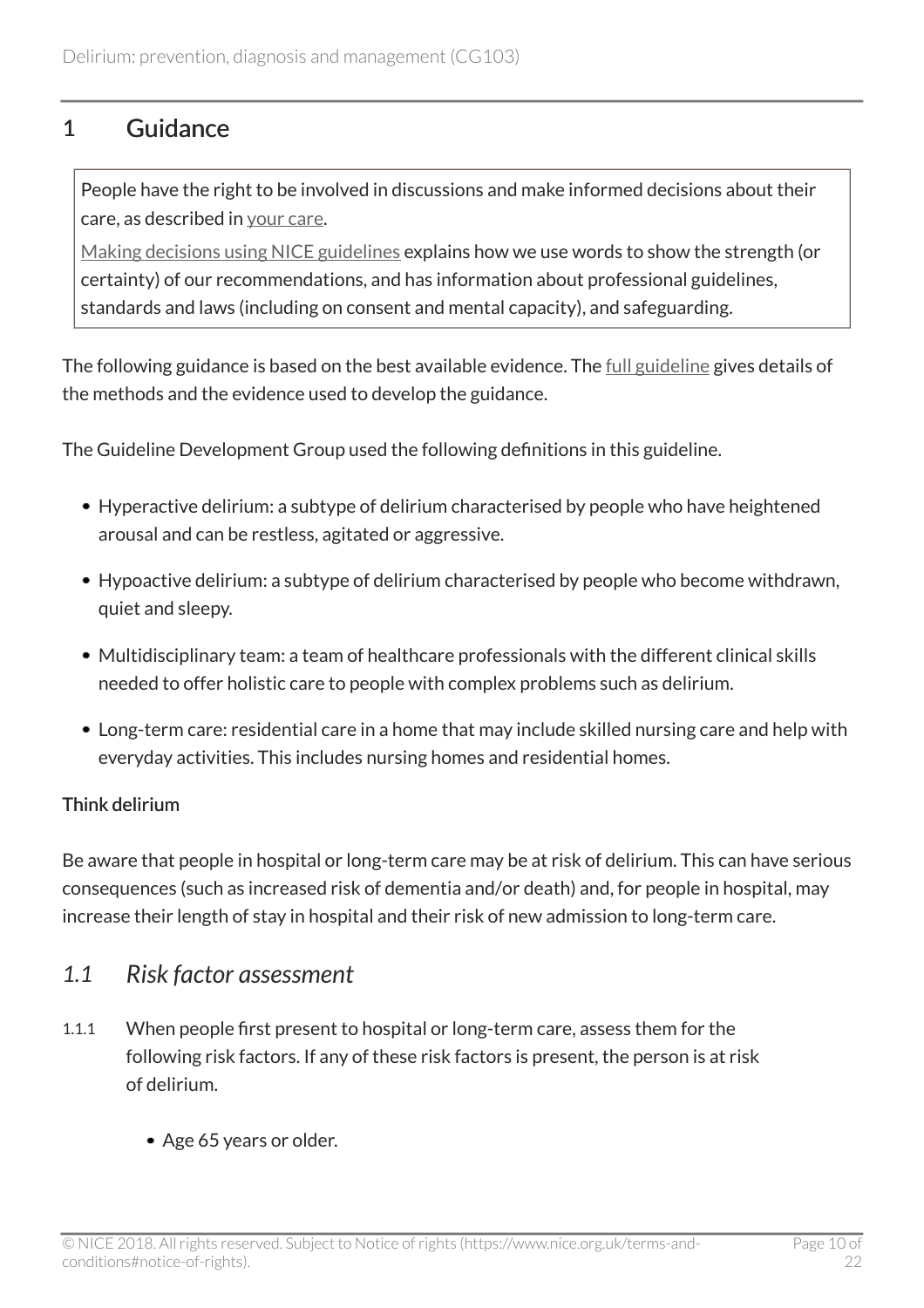- <span id="page-10-2"></span>Cognitive impairment (past or present) and/or dementia $^{[4]}$  $^{[4]}$  $^{[4]}$ . If cognitive impairment is suspected, confirm it using a standardised and validated cognitive impairment measure.
- Current hip fracture.
- Severe illness (a clinical condition that is deteriorating or is at risk of deterioration) $^{\lbrack \mathfrak{s}\rbrack}$ .
- <span id="page-10-3"></span>1.1.2 Observe people at every opportunity for any changes in the risk factors for delirium.

### <span id="page-10-0"></span>*1.2 Indicators of delirium: at presentation*

- 1.2.1 At presentation, assess people at risk for recent (within hours or days) changes or fluctuations in behaviour. These may be reported by the person at risk, or a carer or relative. Be particularly vigilant for behaviour indicating hypoactive delirium (marked\*). These behaviour changes may affect:
	- Cognitive function: for example, worsened concentration\*, slow responses\*, confusion.
	- Perception: for example, visual or auditory hallucinations.
	- Physical function: for example, reduced mobility\*, reduced movement\*, restlessness, agitation, changes in appetite\*, sleep disturbance.
	- Social behaviour: for example, lack of cooperation with reasonable requests, withdrawal\*, or alterations in communication, mood and/or attitude.

If any of these behaviour changes are present, a healthcare professional who is trained and competent in diagnosing delirium should carry out a clinical assessment to confirm the diagnosis.

### <span id="page-10-1"></span>*1.3 Interventions to prevent delirium*

- 1.3.1 Ensure that people at risk of delirium are cared for by a team of healthcare professionals who are familiar to the person at risk. Avoid moving people within and between wards or rooms unless absolutely necessary.
- 1.3.2 Give a tailored multicomponent intervention package: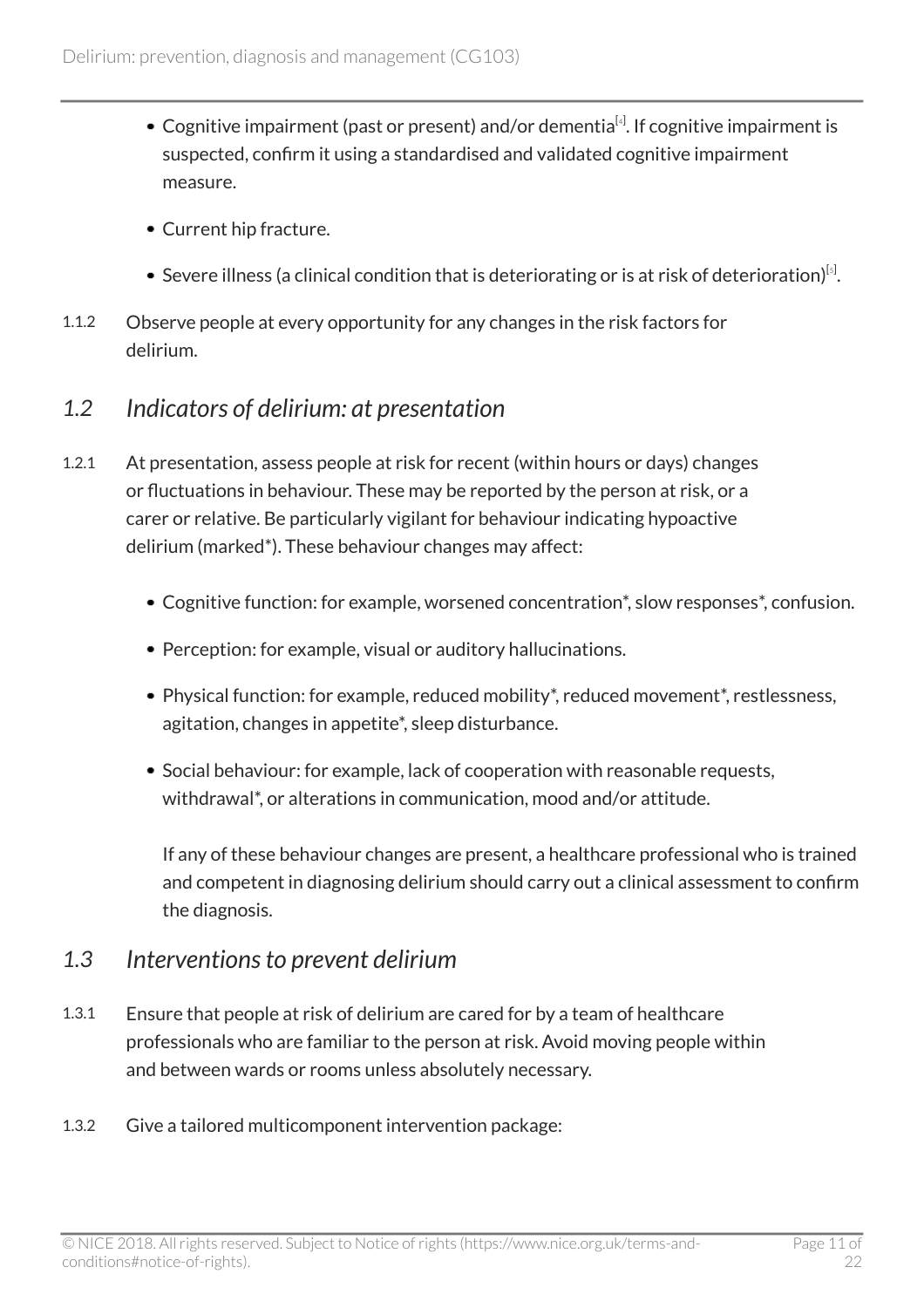- Within 24 hours of admission, assess people at risk for clinical factors contributing to delirium.
- Based on the results of this assessment, provide a multicomponent intervention tailored to the person's individual needs and care setting as described in recommendations 1.3.3.1–1.3.3.10.
- 1.3.3 The tailored multicomponent intervention package should be delivered by a multidisciplinary team trained and competent in delirium prevention.
- 1.3.3.1 Address cognitive impairment and/or disorientation by:
	- providing appropriate lighting and clear signage; a clock (consider providing a 24-hour clock in critical care) and a calendar should also be easily visible to the person at risk
	- talking to the person to reorientate them by explaining where they are, who they are, and what your role is
	- introducing cognitively stimulating activities (for example, reminiscence)
	- facilitating regular visits from family and friends.
- 1.3.3.2 Address dehydration and/or constipation by:
	- ensuring adequate fluid intake to prevent dehydration by encouraging the person to drink – consider offering subcutaneous or intravenous fluids if necessary
	- taking advice if necessary when managing fluid balance in people with comorbidities (for example, heart failure or chronic kidney disease).
- 1.3.3.3 Assess for hypoxia and optimise oxygen saturation if necessary, as clinically appropriate.
- 1.3.3.4 Address infection by:
	- looking for and treating infection
	- avoiding unnecessary catheterisation
	- implementing infection control procedures in line with the NICE guideline on [healthcare-associated infections](http://www.nice.org.uk/guidance/cg139).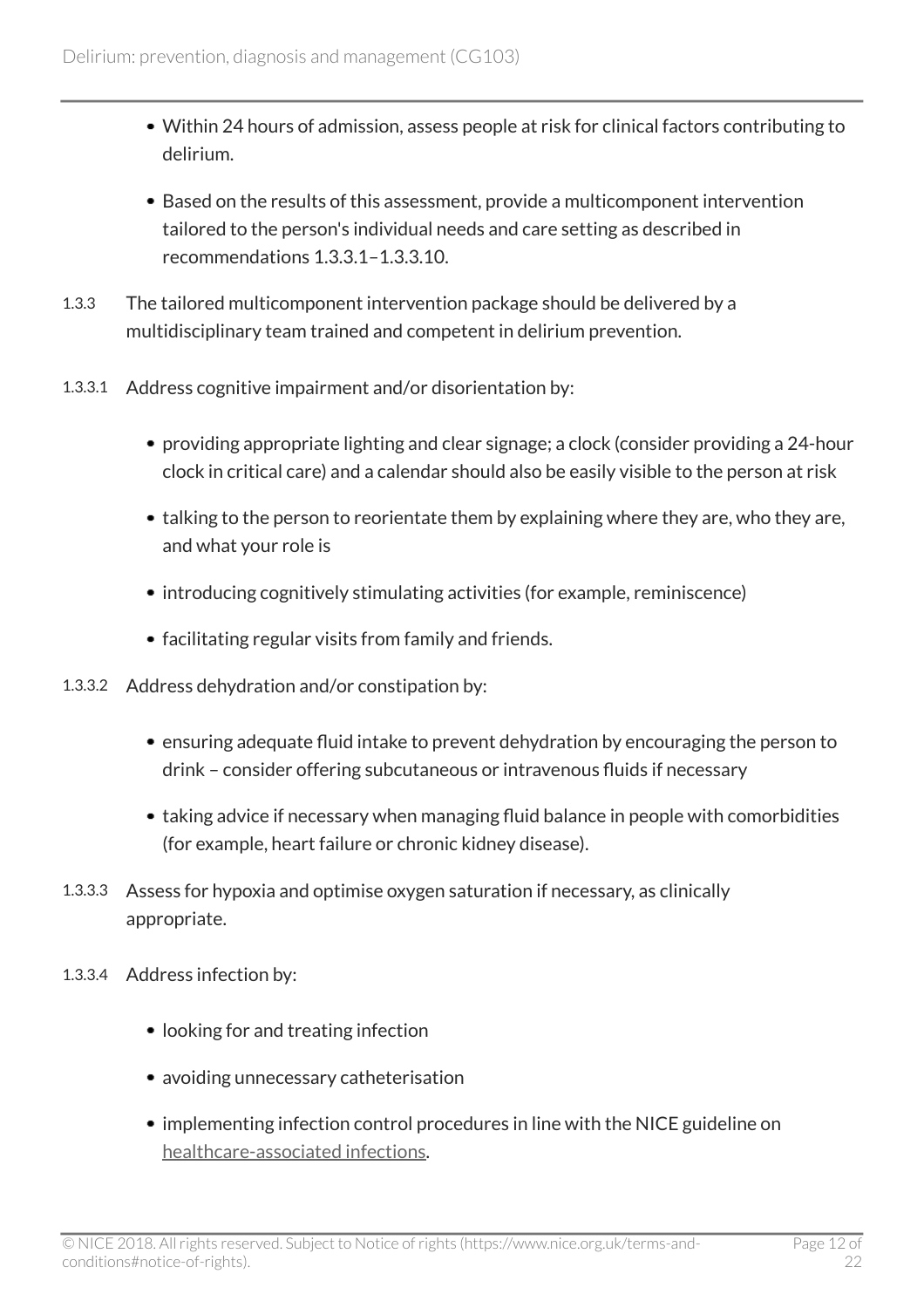#### 1.3.3.5 Address immobility or limited mobility through the following actions:

- Encourage people to:
	- mobilise soon after surgery
	- walk (provide appropriate walking aids if needed these should be accessible at all times).
- Encourage all people, including those unable to walk, to carry out active range-ofmotion exercises.
- 1.3.3.6 Address pain by:
	- assessing for pain
	- looking for non-verbal signs of pain, particularly in those with communication difficulties (for example, people with learning difficulties or dementia, or people on a ventilator or who have a tracheostomy)
	- starting and reviewing appropriate pain management in any person in whom pain is identified or suspected.
- 1.3.3.7 Carry out a medication review for people taking multiple drugs, taking into account both the type and number of medications.
- 1.3.3.8 Address poor nutrition by:
	- following the advice given on nutrition in the NICE guideline on [nutrition support for](http://www.nice.org.uk/guidance/cg32) [adults](http://www.nice.org.uk/guidance/cg32)
	- if people have dentures, ensuring they fit properly.
- 1.3.3.9 Address sensory impairment by:
	- resolving any reversible cause of the impairment, such as impacted ear wax
	- ensuring hearing and visual aids are available to and used by people who need them, and that they are in good working order.
- <span id="page-12-0"></span>1.3.3.10 Promote good sleep patterns and sleep hygiene $^{[s]}$  by: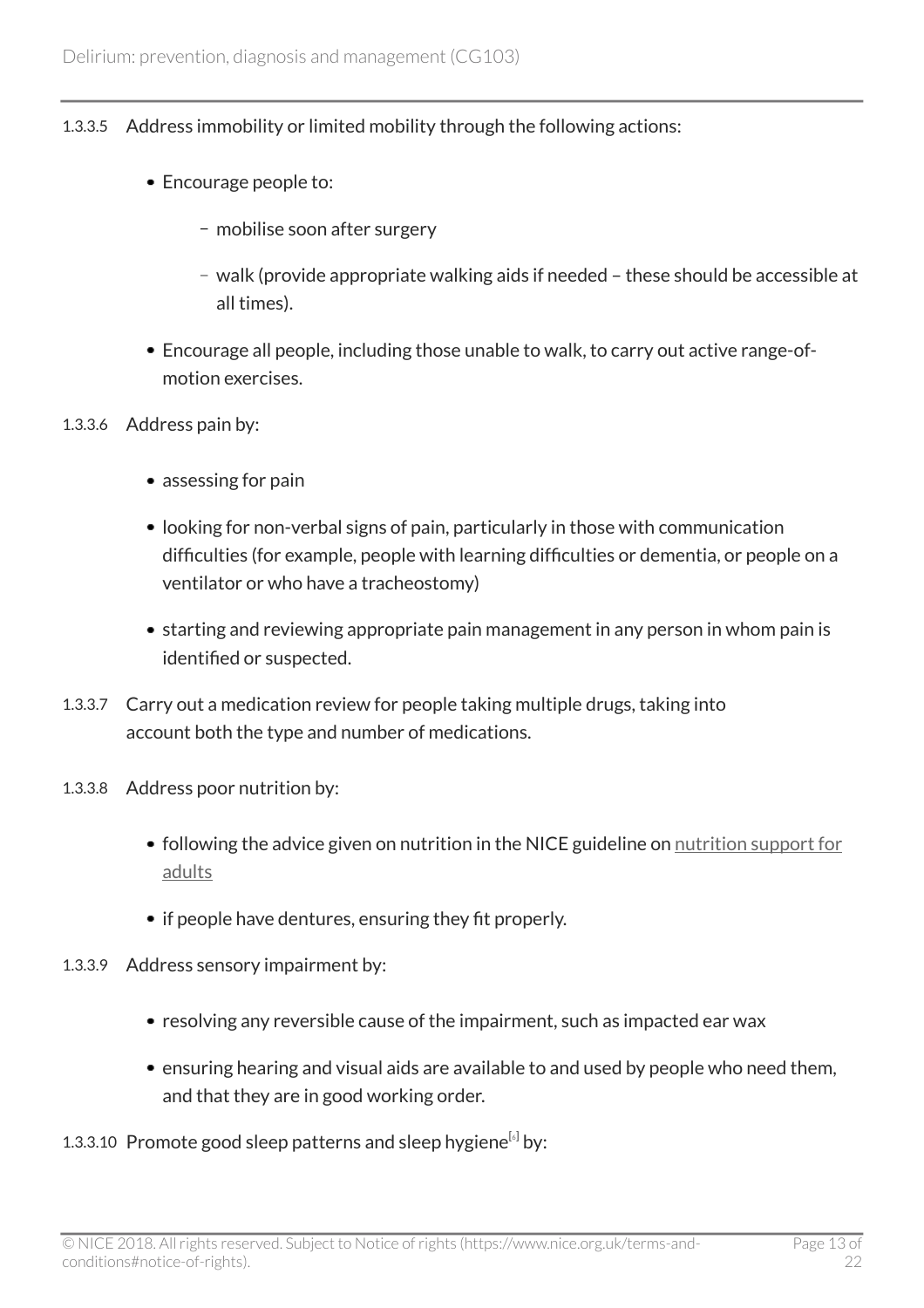- avoiding nursing or medical procedures during sleeping hours, if possible
- scheduling medication rounds to avoid disturbing sleep
- reducing noise to a minimum during sleep periods.

### <span id="page-13-0"></span>*1.4 Indicators of delirium: daily observations*

1.4.1 Observe, at least daily, all people in hospital or long-term care for recent (within hours or days) changes or fluctuations in usual behaviour (see recommendation 1.2.1). These may be reported by the person at risk, or a carer or relative. If any of these behaviour changes is present, a healthcare professional who is trained and competent in the diagnosis of delirium should carry out a clinical assessment to confirm the diagnosis.

### <span id="page-13-1"></span>*1.5 Diagnosis (specialist clinical assessment)*

- 1.5.1 If indicators of delirium are identified, carry out a clinical assessment based on the Diagnostic and Statistical Manual of Mental Disorders (DSM-IV) criteria or short Confusion Assessment Method (short CAM) to confirm the diagnosis. In critical care or in the recovery room after surgery, CAM-ICU should be used. A healthcare professional who is trained and competent in the diagnosis of delirium should carry out the assessment. If there is difficulty distinguishing between the diagnoses of delirium, dementia or delirium superimposed on dementia, treat for delirium first.
- 1.5.2 Ensure that the diagnosis of delirium is documented both in the person's hospital record and in their primary care health record.

### <span id="page-13-2"></span>*1.6 Treating delirium*

#### Initial management

- 1.6.1 In people diagnosed with delirium, identify and manage the possible underlying cause or combination of causes.
- 1.6.2 Ensure effective communication and reorientation (for example explaining where the person is, who they are, and what your role is) and provide reassurance for people diagnosed with delirium. Consider involving family,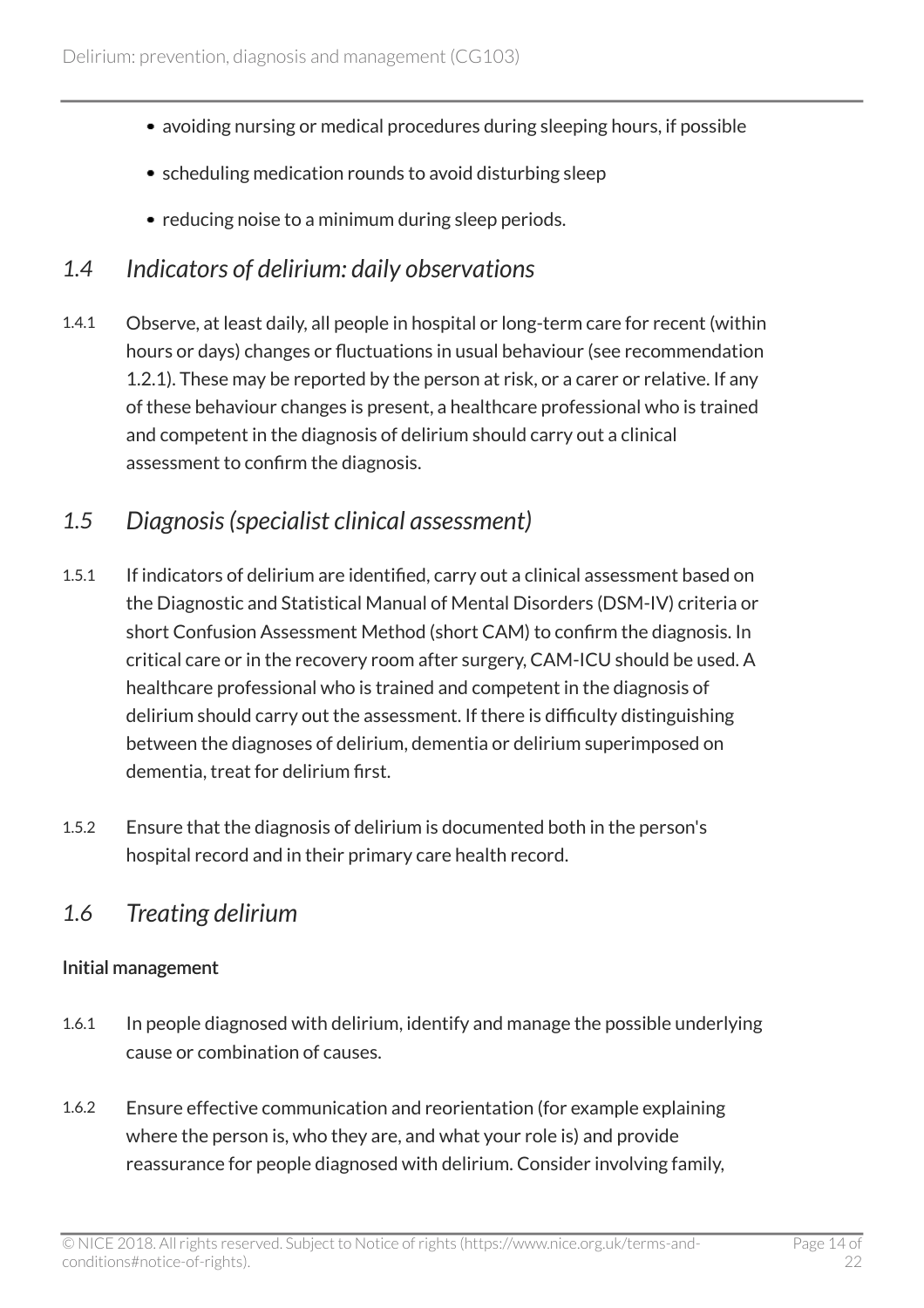friends and carers to help with this. Provide a suitable care environment (see recommendation 1.3.1).

#### Distressed people

- 1.6.3 If a person with delirium is distressed or considered a risk to themselves or others, first use verbal and non-verbal techniques to de-escalate the situation. For more information on de-escalation techniques, see the NICE guideline on [violence and aggression](http://www.nice.org.uk/guidance/ng10). Distress may be less evident in people with hypoactive delirium, who can still become distressed by, for example, psychotic symptoms.
- 1.6.4 If a person with delirium is distressed or considered a risk to themselves or others and verbal and non-verbal de-escalation techniques are ineffective or inappropriate, consider giving short-term (usually for 1 week or less) haloperidol $^{\lbrack\bar{z}\rbrack}$  or olanzapine $^{\lbrack\bar{z}\rbrack}$ . Start at the lowest clinically appropriate dose and titrate cautiously according to symptoms.
- <span id="page-14-2"></span><span id="page-14-1"></span>1.6.5 Use antipsychotic drugs with caution or not at all for people with conditions such as Parkinson's disease or dementia with Lewy bodies $^{\text{\tiny{[s]}}}$ .

#### If delirium does not resolve

- 1.6.6 For people in whom delirium does not resolve:
	- Re-evaluate for underlying causes.
	- Follow up and assess for possible dementia<sup>[[9](#page-15-5)]</sup>.
- <span id="page-14-3"></span><span id="page-14-0"></span>*1.7 Information and support*
- 1.7.1 Offer information to people who are at risk of delirium or who have delirium, and their family and/or carers, which:
	- informs them that delirium is common and usually temporary
	- describes people's experience of delirium
	- encourages people at risk and their families and/or carers to tell their healthcare team about any sudden changes or fluctuations in behaviour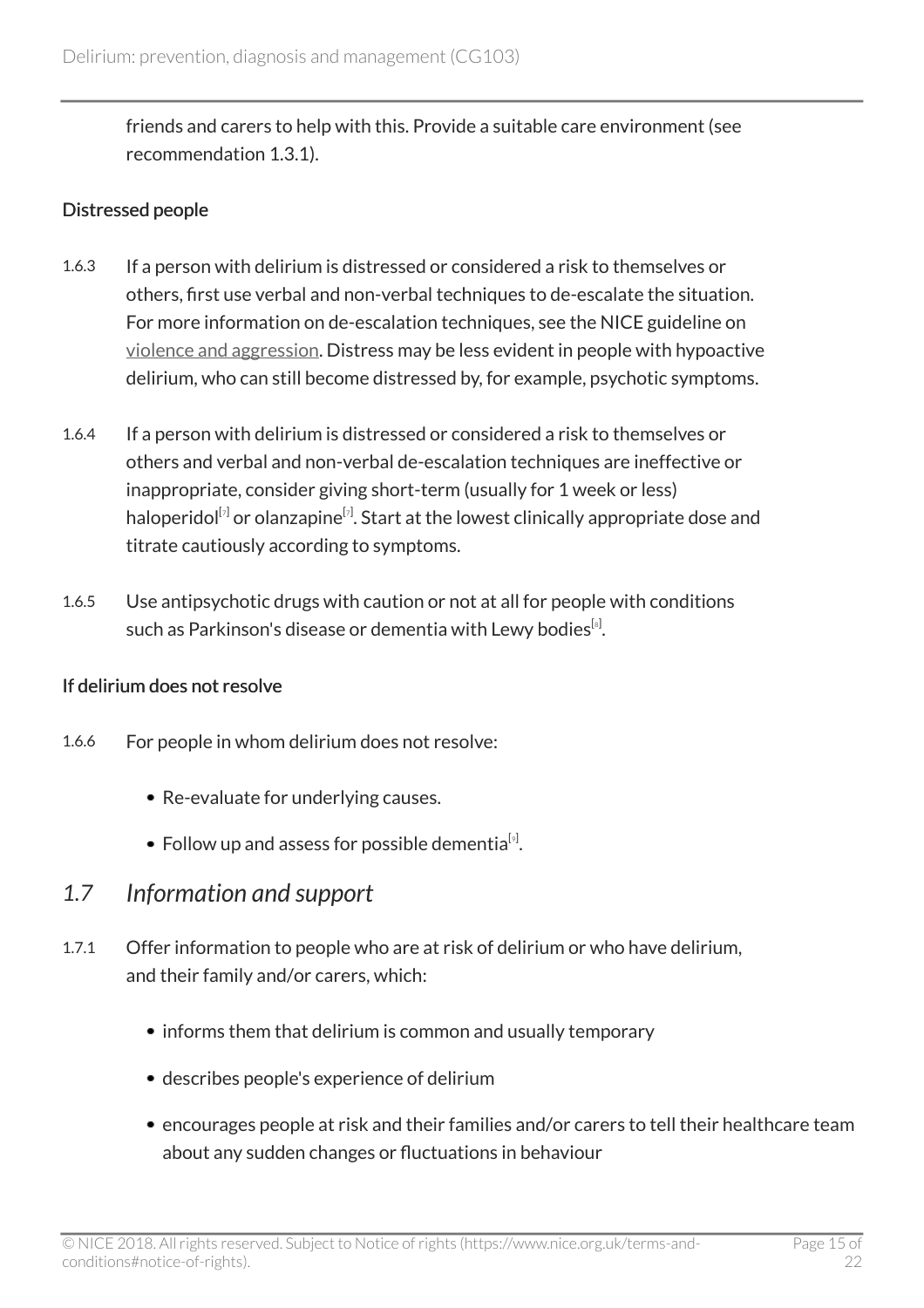- encourages the person who has had delirium to share their experience of delirium with the healthcare professional during recovery
- advises the person of any support groups.
- 1.7.2 Ensure that information provided meets the cultural, cognitive and language needs of the person.

<span id="page-15-0"></span> $^{\left[ 4 \right]}$  $^{\left[ 4 \right]}$  $^{\left[ 4 \right]}$ For guidance on diagnosing dementia, see  $\underline{\text{diagnostic}}$  in the NICE guideline on dementia.

<span id="page-15-1"></span> $^{\text{\tiny{[s]}}}$ For further information on recognising and responding to acute illness in adults in hospital, see the NICE guideline on [acutely ill adults in hospital.](http://www.nice.org.uk/guidance/cg50)

<span id="page-15-2"></span> $^{\left[ 6 \right]}$  $^{\left[ 6 \right]}$  $^{\left[ 6 \right]}$ For more information on good sleep hygiene, see the NICE guideline on <u>[Parkinson's disease](http://www.nice.org.uk/guidance/ng71)</u>.

<span id="page-15-3"></span> $[7]$  $[7]$  $[7]$ Haloperidol and olanzapine do not have UK marketing authorisation for this indication.

<span id="page-15-4"></span> $^{\text{\tiny{[s]}}}$ For more information on the use of antipsychotics for these conditions, see the NICE guidelines on [Parkinson's disease](http://www.nice.org.uk/guidance/ng71) and [dementia](http://www.nice.org.uk/guidance/ng97).

<span id="page-15-5"></span> ${}^{\left[\!\frac{1}{2}\!\right]}$ For guidance on [dementia](http://www.nice.org.uk/guidance/ng97), see the NICE guideline on <u>dementia</u>.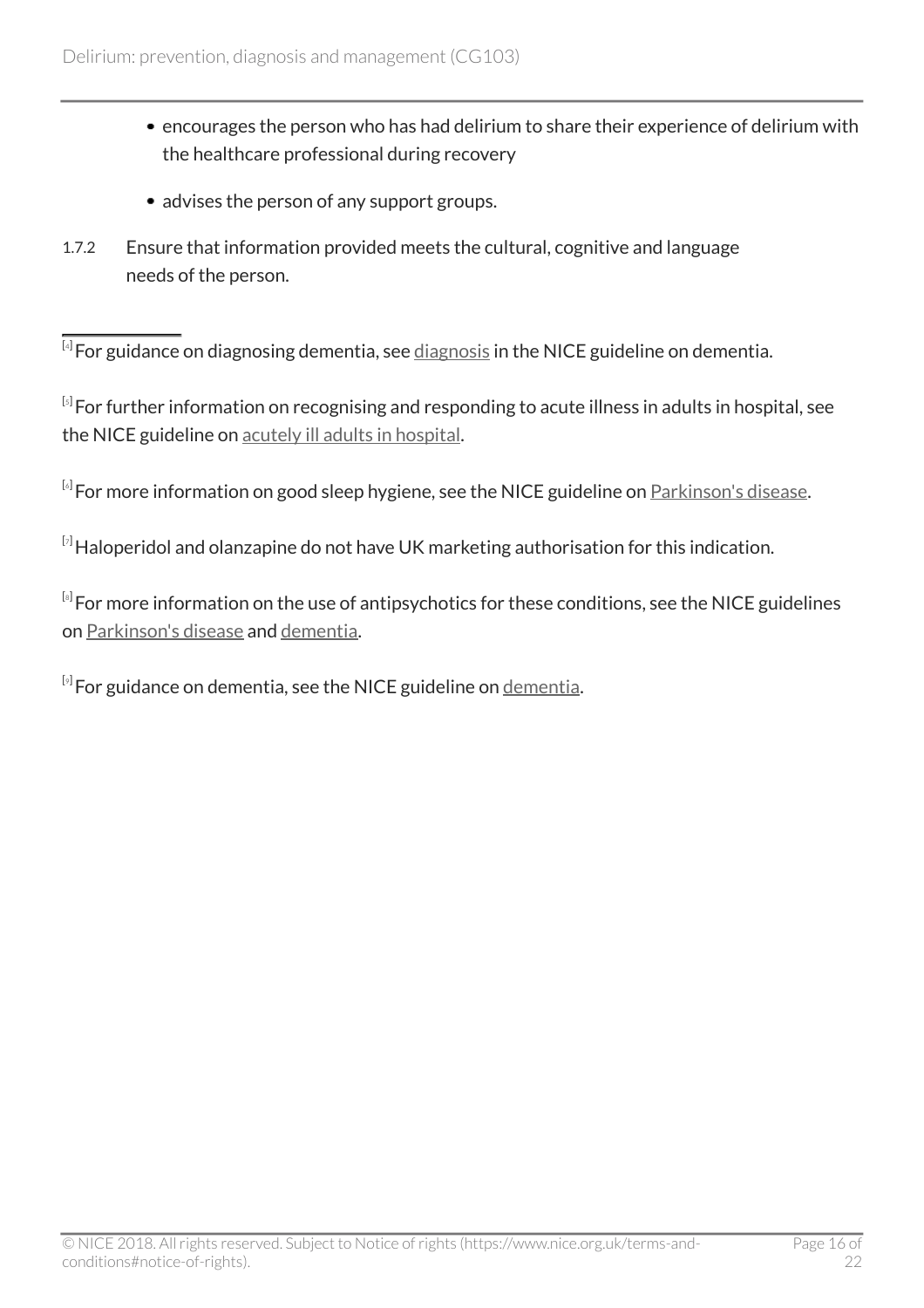# <span id="page-16-0"></span>2 Research recommendations

The Guideline Development Group has made the following recommendations for research, based on its review of evidence, to improve NICE guidance and patient care in the future. The Guideline Development Group's full set of research recommendations is detailed in the full guideline (see section 5).

# <span id="page-16-1"></span>*2.1 Pharmacological prevention*

In people in hospital who are at high risk of delirium, which medication (atypical antipsychotics, typical antipsychotics, benzodiazepines or acetylcholinesterase inhibitors), compared with placebo or each other, is more clinically and cost effective in preventing the development of delirium?

### Why this is important

The serious nature of delirium and its consequences makes it important to establish all methods of prevention. Pharmacological agents may be a simple preventive treatment for delirium, but there is uncertainty about effectiveness and side effects so they should be used with caution. The evidence is limited: three low-quality studies were found, each of which was unrepresentative either of the population or the medication used, but there was some indication of clinical effectiveness. A large randomised trial (with at least 100 people in each arm) should be conducted in people in hospital who are at high risk of delirium to compare atypical antipsychotics, typical antipsychotics, benzodiazepines or acetylcholinesterase inhibitors with placebo, or each other, for preventing delirium. The included populations should be defined in terms of their delirium risk (for example people at high risk could be those with two or more risk factors for delirium). The primary outcome should be the incidence of delirium, measured at least daily using a validated diagnostic tool. The severity and duration of delirium should also be recorded, together with adverse effects of the medication, notably extrapyramidal symptoms and stroke.

# <span id="page-16-2"></span>*2.2 Pharmacological treatment*

In people in hospital who have delirium, which is the most effective medication (atypical antipsychotics, typical antipsychotics or benzodiazepines) compared with placebo or each other for treating delirium?

### Why this is important

Pharmacological interventions are currently used in clinical practice to manage the symptoms of delirium but the evidence for this is limited. One moderate-quality study showed that typical and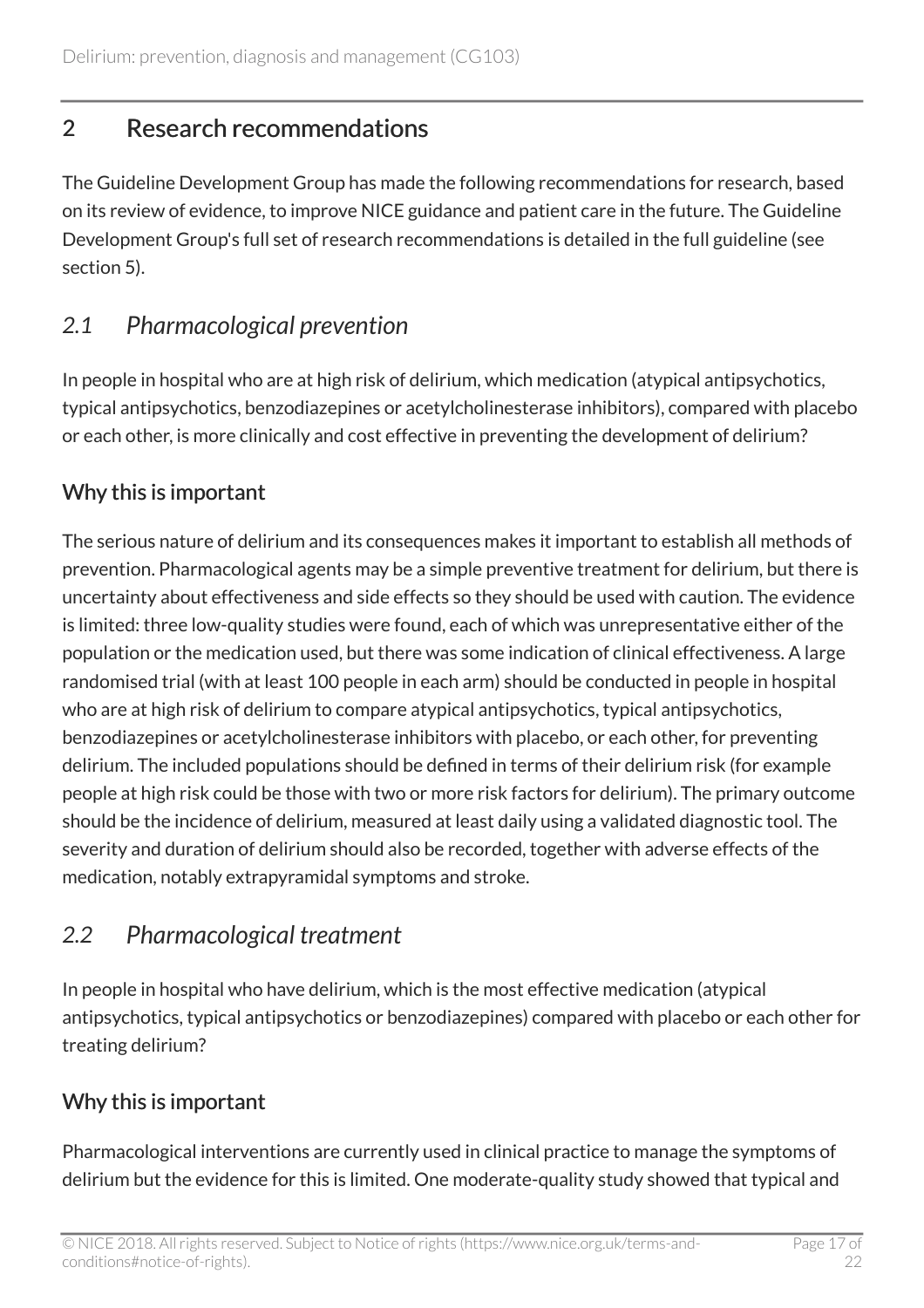atypical antipsychotics were clinically and cost effective compared with placebo, but there is no evidence for benzodiazepines. Pharmacological agents that alter the course of delirium or control particular symptoms might be useful in treating delirium, but we need to determine whether the medication should be given routinely or for selected symptoms, and what adverse events may occur. A large randomised trial (with at least 100 people in each arm) should be conducted in people in hospital with delirium to compare atypical antipsychotics, typical antipsychotics, or benzodiazepines with placebo, or each other, for the treatment of delirium. The outcomes should be recovery from delirium (complete response), and the duration and severity of delirium, measured using a validated diagnostic tool. Adverse events, notably extrapyramidal symptoms and stroke, should also be recorded.

# <span id="page-17-0"></span>*2.3 Multicomponent intervention*

For people in long-term care, is a multicomponent non-pharmacological intervention more clinically and cost effective than usual care in preventing the development of delirium?

### Why this is important

Although there is moderate-quality evidence of clinical and cost effectiveness for multicomponent interventions for the prevention of delirium in people in hospital, there is no evidence in a longterm care setting. It is anticipated that such an intervention would benefit this long-term care population. A large, adequately powered, randomised trial, or a large, adequately powered, cluster randomised trial should be conducted in people in long-term care to compare a multicomponent intervention with usual care. The multicomponent intervention should include assessment by a trained and competent healthcare professional, who would recommend actions tailored to the person's needs. The intervention should include the recommended interventions to prevent delirium, particularly reorientation, medication review, hydration and sleep hygiene. The primary outcome should be the incidence of delirium, measured at least daily using a validated diagnostic tool. The severity and duration of delirium should also be recorded using a validated tool, together with the consequences of delirium, including admission to hospital.

# <span id="page-17-1"></span>*2.4 Delirium in long-term care*

How common is delirium and what are its adverse outcomes in people in long-term care?

### Why this is important

Although there is evidence for adverse outcomes consequent to delirium in hospital, there is very little evidence from long-term care. It is important to determine whether people in long-term care,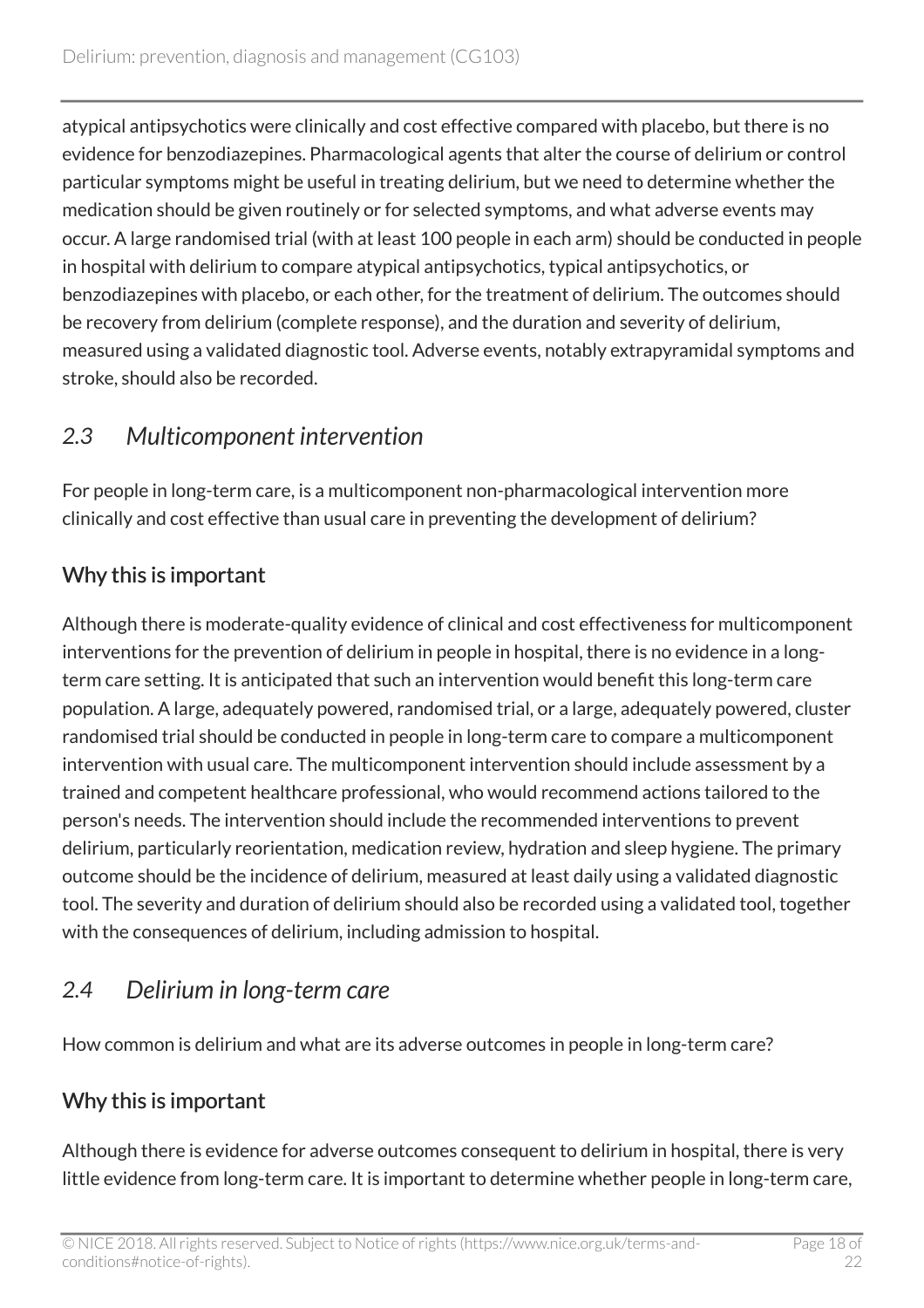who already have a high risk of death, dementia and other adverse outcomes, have a further increased risk of these outcomes if they develop delirium. The risk of hospital admission as a consequence of delirium is also unknown. A large cohort study should be conducted in people in long-term care to determine:

- the prevalence of delirium in this setting, and
- if the presence of delirium is a prognostic factor for death, dementia, admission to hospital, falls and other adverse outcomes.

The multivariate analysis conducted in this study should take into consideration the potential significant risk factors and confounding factors identified in the guideline. Such a study would also inform cost-effectiveness analyses for the prevention and treatment of delirium.

### <span id="page-18-0"></span>*2.5 Education programme*

Does a staff education programme (compared with an educational leaflet or usual care) reduce the incidence of delirium and improve the recognition and recording of delirium in people in hospital?

### Why this is important

There is some evidence from multicomponent prevention studies to suggest that an education programme for healthcare professionals who care for people at risk of delirium reduces the incidence of delirium. However, the quality of this evidence is poor. There is a need to determine whether education has an important preventive effect on the incidence of delirium. There is also a need to find out if an educational programme increases awareness of delirium, so that delirium is recorded accurately, which is not the case in the UK at present. A cluster randomised trial should be carried out, with whole hospitals randomised to the educational interventions (thereby reducing the trial contamination effects of staff vicariously picking up education from colleagues randomised to the education programme arm). The primary outcomes (incidence of delirium and recording of delirium in the person's healthcare record) should be measured at a minimum of three timepoints before and after the intervention.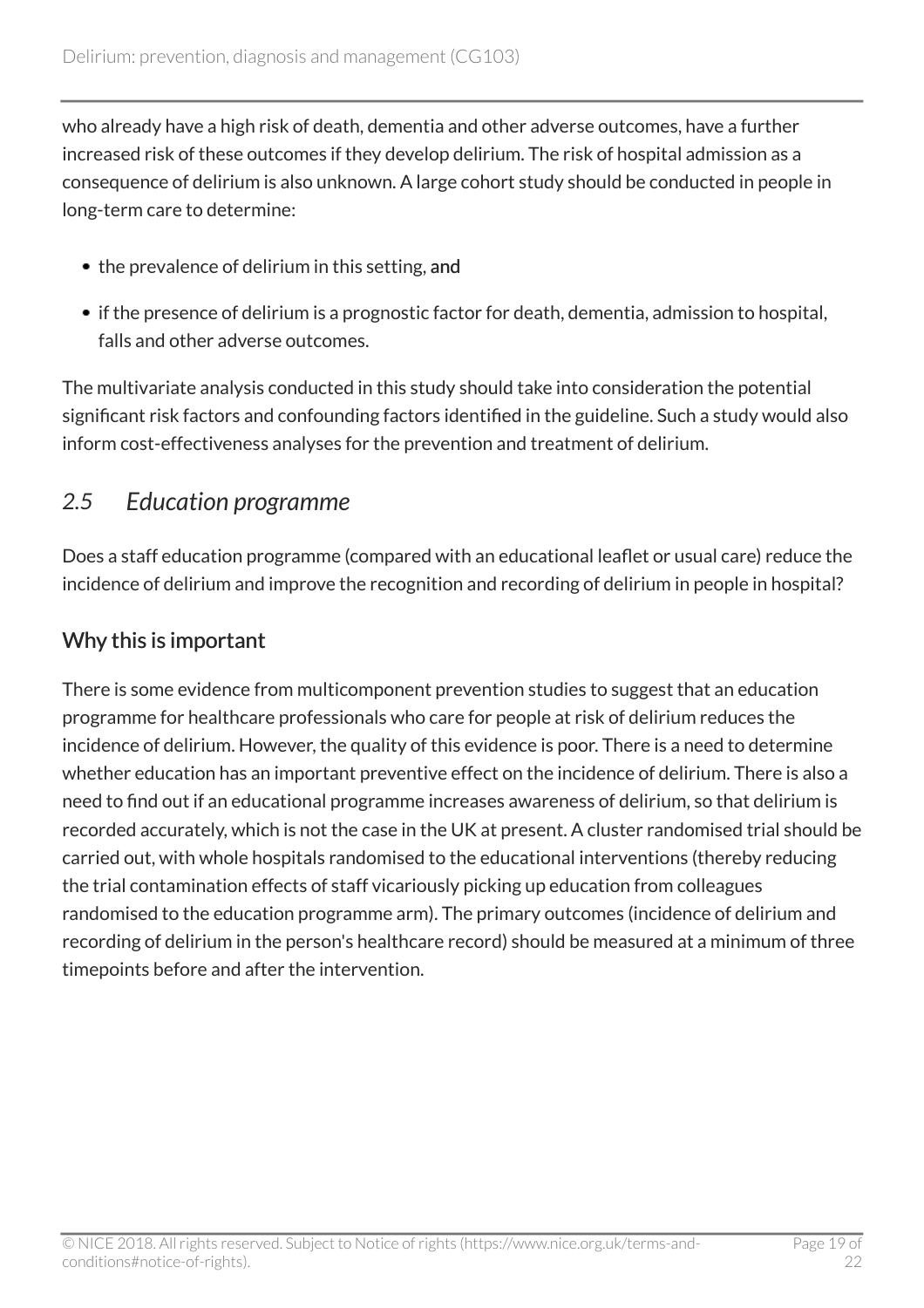# <span id="page-19-0"></span>Appendix A: The Guideline Development Group

David Anderson Consultant in Old Age Psychiatry, Mersey Care NHS Trust

Andrew Clegg (non-voting member) Specialist Registrar in Geriatric and General Medicine, Bradford Royal Infirmary, West Yorkshire

Melanie Gager Sister in Critical Care Follow Up, Royal Berkshire Hospital, Reading

Jim George Consultant Physician, Cumberland Infirmary, Carlisle

Wendy Harvey (nee Tomlinson) Homes Manager, MHA Care Group

### Jane Healy

Senior Clinical Practice Facilitator, University College London Hospitals NHS Foundation Trust, London

Anne Hicks Consultant in Emergency Medicine, Plymouth Hospitals NHS Trust

John Holmes

Senior Lecturer in Old Age Liaison Psychiatry, Institute of Health Sciences, University of Leeds

### Emma Ouldred

Dementia Nurse Specialist, King's College Hospital NHS Foundation Trust, London

#### Najma Siddiqi

Consultant Psychiatrist, Bradford District Care Trust, West Yorkshire

#### Beverley Tabernacle

Nurse Consultant, Salford Royal Foundation Trust (until January 2009)

#### Gordon Sturmey

Patient and carer member, Critpal (Intensive Care Society) (until August 2008)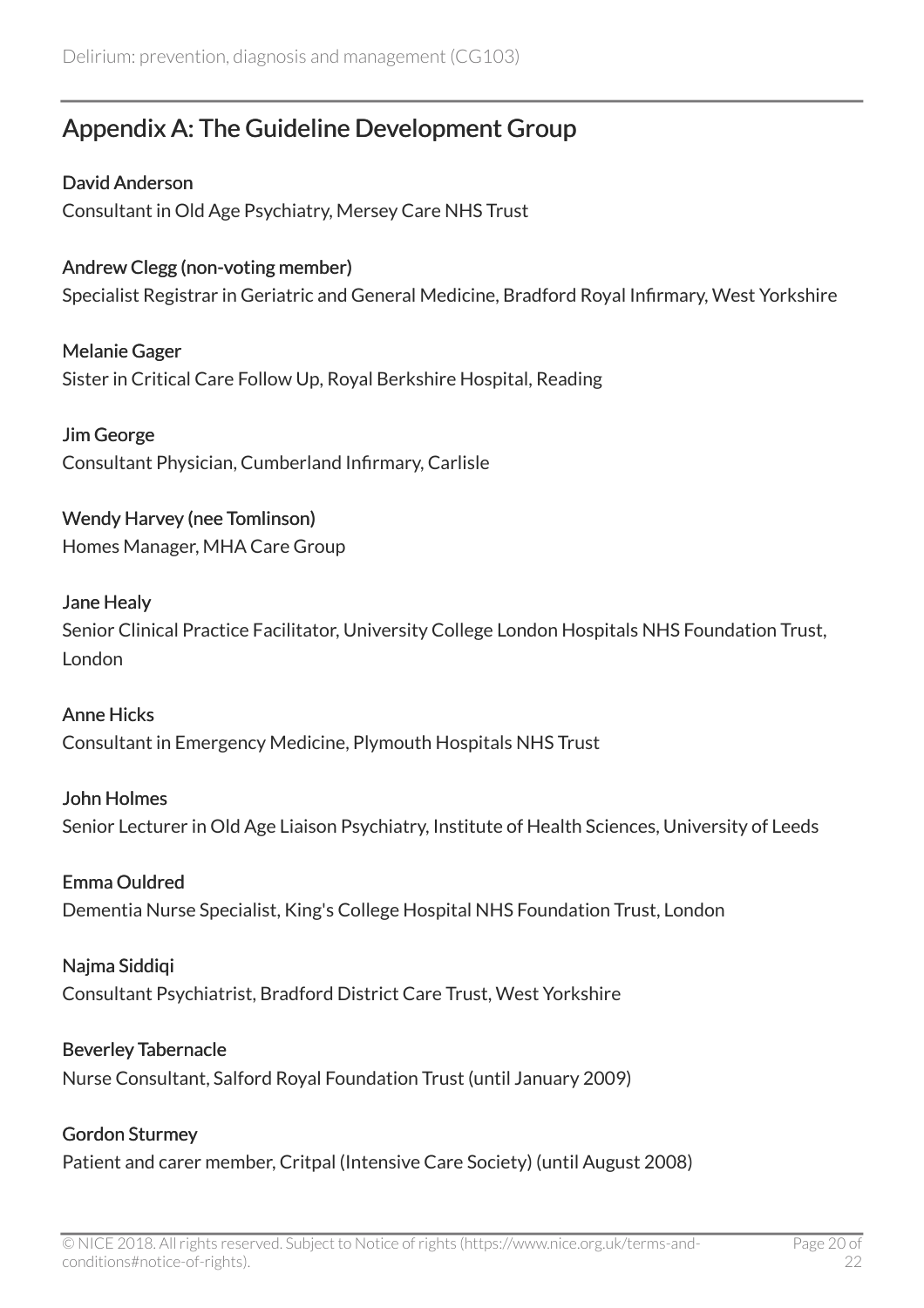#### Rachel White

Patient and carer member

#### Matt Wiltshire

Patient and carer member (from November 2008)

#### John Young (Chair)

Honorary Consultant Geriatrician, Bradford Teaching Hospitals Foundation NHS Trust